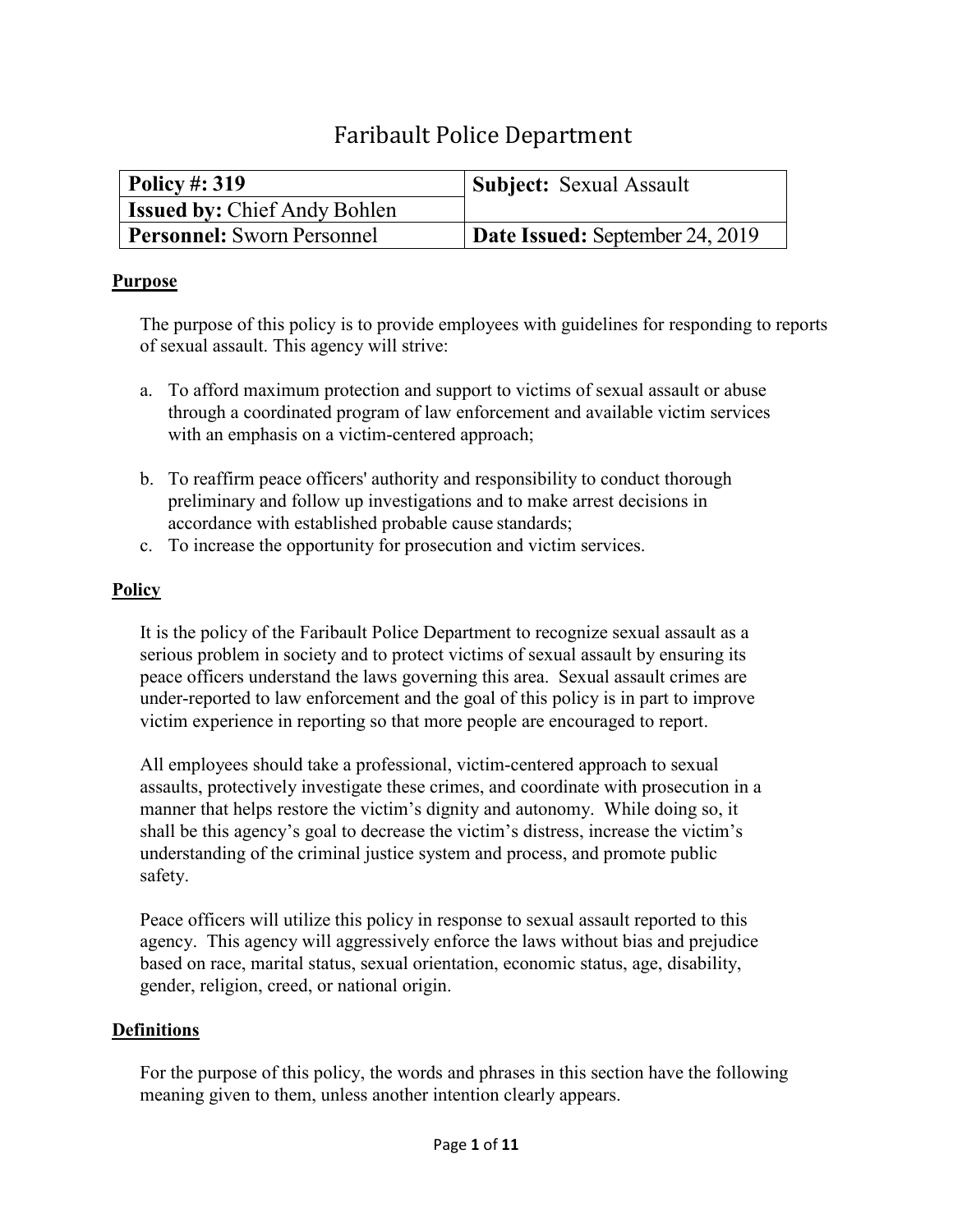- a. *Consent:* As defined by Minn. Stat. 609.341, which states:
	- 1. Words or overt actions by a person indicating a freely given present agreement to perform a particular sexual act with the actor. Consent does not mean the existence of a prior or current social relationship between the actor and the complainant or that the complainant failed to resist a particular sexual act.
	- 2. A person who is mentally incapacitated or physically helpless as defined by Minnesota Statute 609.341 cannot consent to a sexual act.
	- 3. Corroboration of the victim's testimony is not required to show lack of consent.
- b. *Child or Minor:* A person under the age of 18.
- c. *Medical Forensic Examiner:* The health care provider conducting a sexual assault medical forensic examination.
- d. *Sexual Assault:* A person who engages in sexual contact or penetration with another person in a criminal manner as identified in MN Statute 609.342 to 609.3451.
- e. *Family and Household Member:* As defined in Minn. Stat. 518.B.01 Subd.2.b. to include:
	- 1. Spouses or former spouses;
	- 2. Parents and children;
	- 3. Persons related by blood;
	- 4. Persons who are presently residing together or who have resided together in the past;
	- 5. Persons who have a child in common regardless of whether they have been married or have lived together at any time;
	- 6. A man and woman if the woman is pregnant and the man is alleged to be the father, regardless of whether they have been married or have lived together at any time; and
	- 7. Persons involved in a significant romantic or sexual relationship
- f. *Sexual Assault Medical Forensic Examination:* An examination of a sexual assault patient by a health care provider, ideally one who has specialized education and clinical experience in the collection of forensic evidence and treatment of these patients.
- g. *Victim Advocate:* A Sexual Assault Counselor defined by Minn. Stat. 595.02, subd. 1(k) and/or Domestic Abuse Advocate as defined by Minn. Stat. 595.02, subd. 1(1) who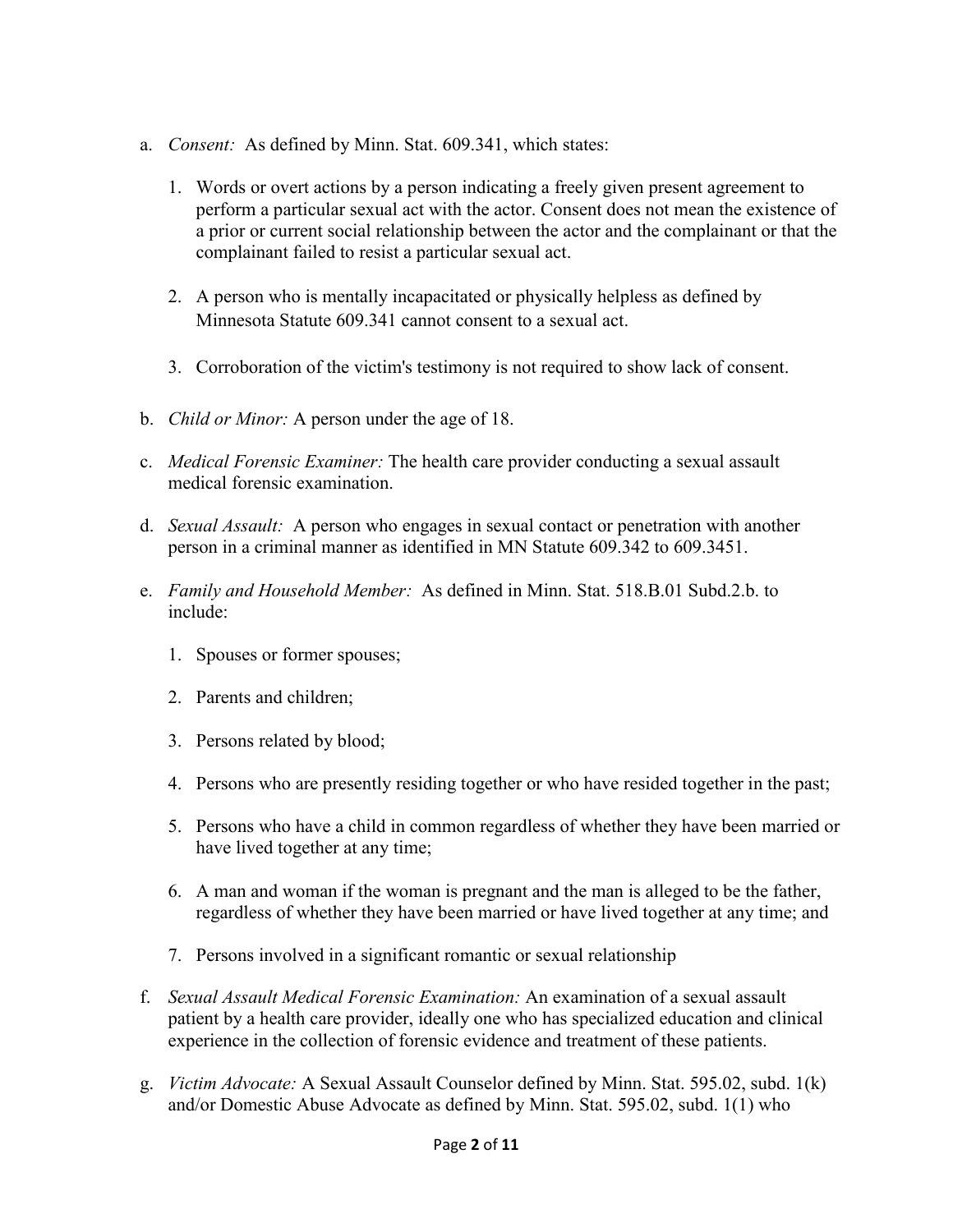provide confidential advocacy services to victims of sexual assault and domestic abuse. Victim advocates as defined provide coverage in all counties in Minnesota. Minnesota Office of Justice Programs (MN OJP) can assist departments in locating their local victim advocacy agency for the purposes outlined in this policy.

- h. *Victim Centered:* A victim-centered approach prioritizes the safety, privacy, and well-being of the victim and aims to create a supportive environment in which the victim's rights are respected and in which they are treated with dignity and respect. This approach acknowledges and respects a victims' input into the criminal justice response and recognizes victims are not responsible for the crimes committed against them.
- i. *Vulnerable Adult:* any person 18 years of age or older who:
	- 1. Is a resident inpatient of a facility as defined in Minn. Stat. 626.5572. Subd. 6;
	- 2. Receives services at or from a facility required to be licensed to serve adults under sections [245A.01](https://www.revisor.mn.gov/statutes/cite/245A.01) to [245A.15,](https://www.revisor.mn.gov/statutes/cite/245A.15) except that a person receiving outpatient services for treatment of chemical dependency or mental illness, or one who is committed as a sexual psychopathic personality or as a sexually dangerous person under chapter 253B, is not considered a vulnerable adult unless the person meets the requirements of clause (4);
	- 3. Receives services from a home care provider required to be licensed under sections [144A.43](https://www.revisor.mn.gov/statutes/cite/144A.43) to [144A.482;](https://www.revisor.mn.gov/statutes/cite/144A.482) or from a person or organization that exclusively offers, provides, or arranges for personal care assistance services under the medical assistance program as authorized under sections [256B.0625, subdivision](https://www.revisor.mn.gov/statutes/cite/256B.0625#stat.256B.0625.19a)  [19a,](https://www.revisor.mn.gov/statutes/cite/256B.0625#stat.256B.0625.19a) [256B.0651](https://www.revisor.mn.gov/statutes/cite/256B.0651) to [256B.0654,](https://www.revisor.mn.gov/statutes/cite/256B.0654) and [256B.0659;](https://www.revisor.mn.gov/statutes/cite/256B.0659) or
	- 4. Regardless of residence or whether any type of service is received, possesses a physical or mental infirmity or other physical, mental, or emotional dysfunction:
		- a. That impairs the individual's ability to provide adequately for the individual's own care without assistance, including the provision of food, shelter, clothing, health care, or supervision; and
		- b. Because of the dysfunction or infirmity and the need for assistance, the individual has an impaired ability to protect the individual from maltreatment.

# **Procedures**

### a. **Initial Officer Response**

When responding to a scene involving a sexual assault, officers shall follow standard incident response procedures. In addition, when interacting with victims, officers shall do the following: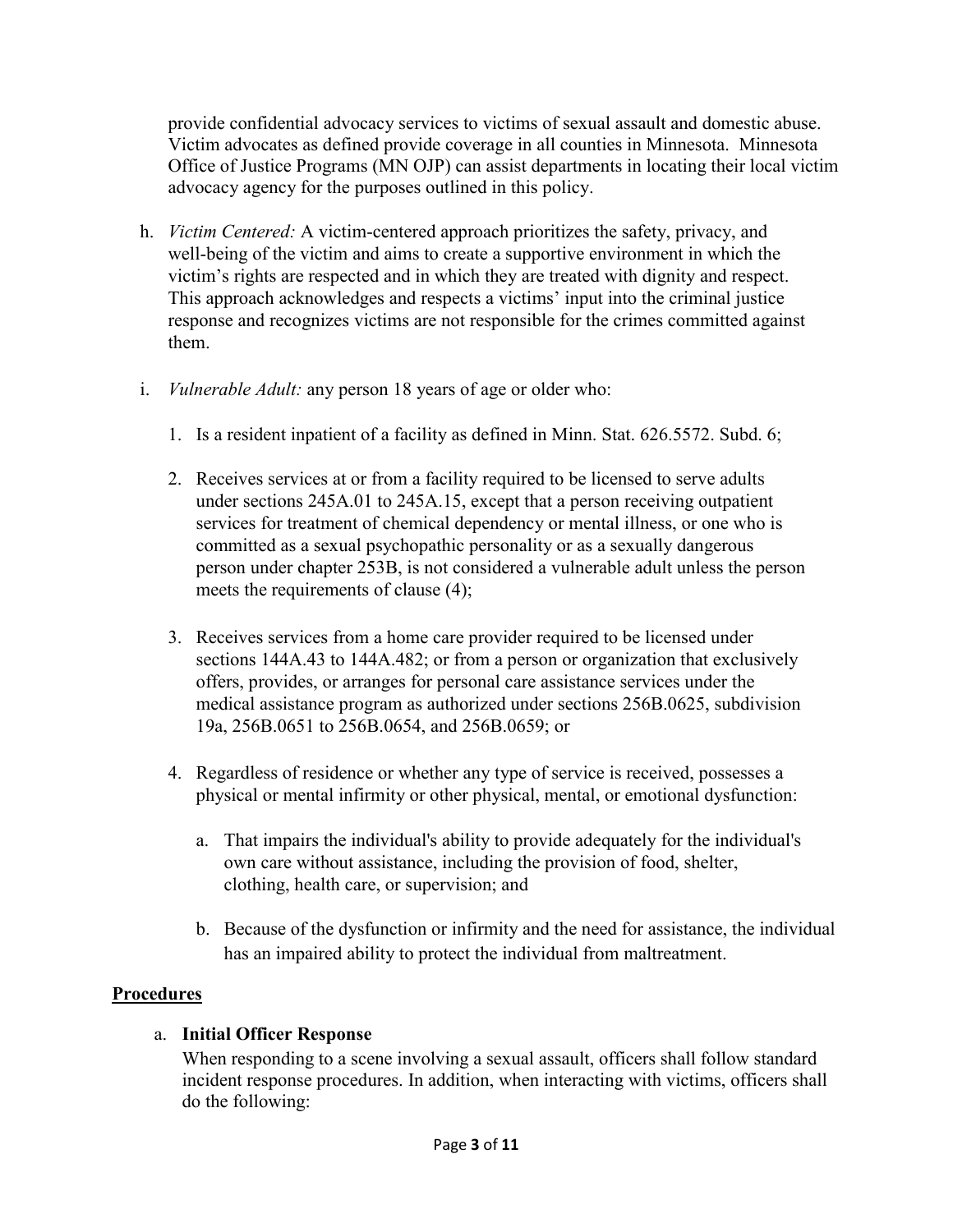- 1. Recognize that the victim experienced a traumatic incident and may not be willing or able to immediately assist with the criminal investigation.
- 2. The officer shall attempt to determine the location/jurisdiction where the assault took place.
- 3. Explain the reporting process including the roles of the first responder, investigator, and anyone else with whom the victim will likely interact during the course of the investigation.
- 4. Officers are encouraged to connect the victim with local victim advocates as soon as possible. Inform the victim that there are confidential victim advocates available to address any needs they might have and to support them through the criminal justice system process. Provide the victim with contact information for the local victim advocate. Upon victim request, the officer can offer to contact local victim advocate on behalf of the victim.
- 5. Ask about and document signs and symptoms of injury, to include strangulation. Officers shall attempt to obtain a signed medical release from the victim.
- 6. Ensure that the victim knows they can go to a designated facility for a forensic medical exam. Offer to arrange for transportation for the victim.
- 7. Identify and attempt to interview potential witnesses to the sexual assault and/or anyone the victim told about the sexual assault.
- 8. Request preferred contact information for the victim for follow-up.

### b. **Victim Interviews**

This agency recognizes that victims of sexual assault due to their age or physical, mental or emotional distress, are better served by utilizing trauma-informed interviewing techniques and strategies. Such interview techniques and strategies eliminate the duplication of interviews and use a question and answer interviewing format with questioning nondirective as possible to elicit spontaneous responses.

In recognizing the need for non-traditional interviewing techniques for sexual assault victims, officers should consider the following:

- 1. Offer to have a confidential victim advocate present (when practical) if the victim would benefit from additional support during the process
- 2. Whenever possible, conduct victim interviews in person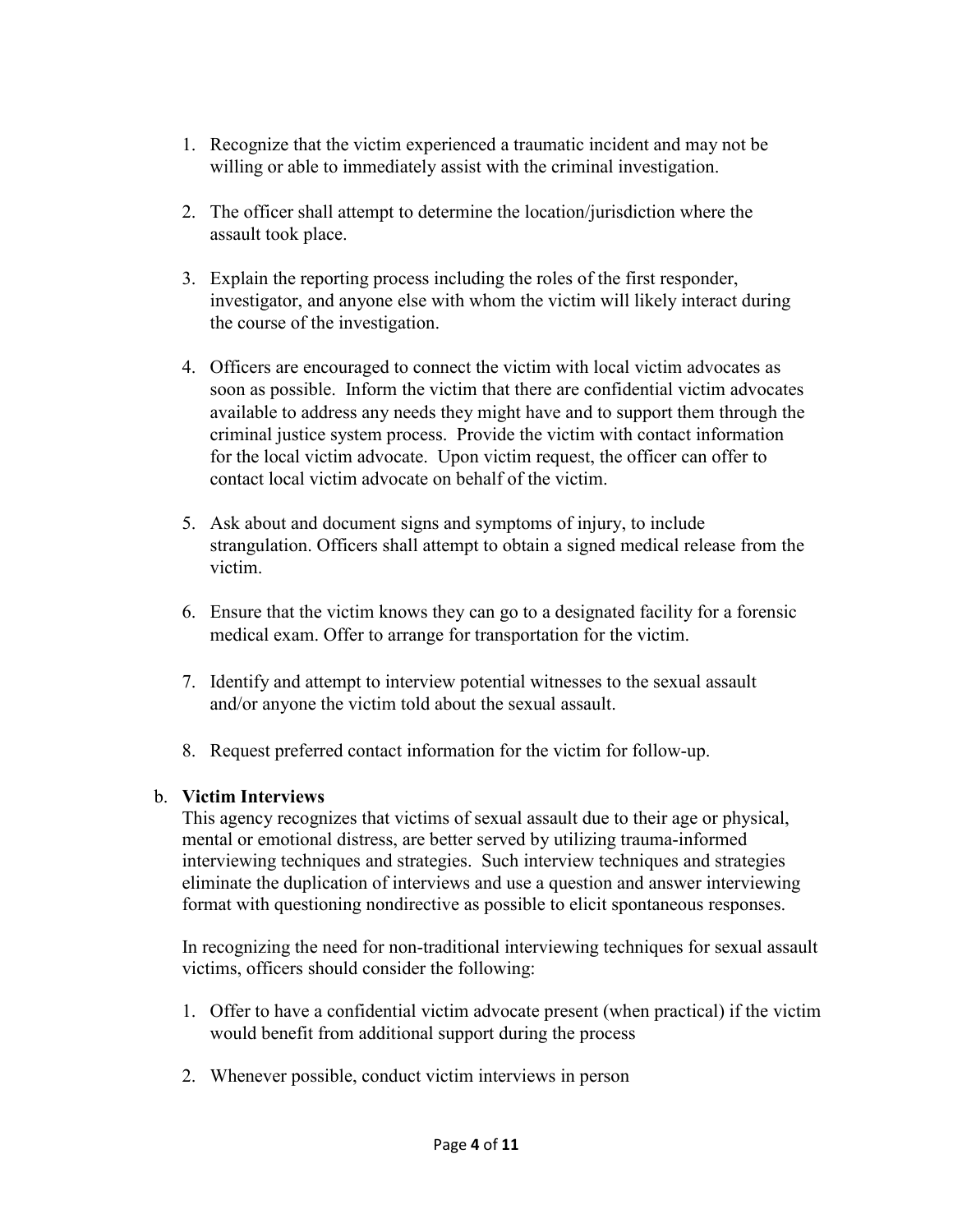- 3. Make an effort to conduct the interview in a welcoming environment
- 4. Let the victim share the details at their own pace
- 5. Recognize victims of trauma may have difficulty remembering incidents in a linear fashion and may remember details in days and weeks following the assault
- 6. After the initial interview, consider reaching out to the victim within a few days, after at least one sleep cycle to ask if they remember any additional details.
- 7. Depending on the victim, additional interviews might be needed to gather additional information. Offer support from a victim advocate to the victim to help facilitate engagement with the investigative process and healing.
- 8. Some victims do remember details vividly and might want to be interviewed immediately.
- 9. During initial and subsequent victim interviews, officers should note the following information as victims share it, recognizing that a victim may not be able to recall all the details of the assault during a particular interview:
	- i. Whether the suspect was known to the victim
	- ii. How long the victim knew the suspect
	- iii. The circumstances of their meeting and if there is any indication of the use of drugs or alcohol to facilitate the sexual assault
	- iv. The extent of their previous or current relationship
	- v. Any behavioral changes that led the situation from one based on consent to one of submission, coercion, fear, or force
	- vi. Specific actions, statements, and/or thoughts of both victim and suspect immediately prior, during, and after the assault
	- vii. Relevant communication through social media, email, text messages, or any other forms of communication

## c. **Special Considerations—Minors and Vulnerable Adults/Domestic Abuse Victims**

1. Minors and Vulnerable Adults

This agency recognizes that certain victims, due to their age or a physical, mental, or emotional distress, are better served by utilizing interview techniques and strategies that eliminate the duplication of interviews and use a question and answer interviewing format with questioning as nondirective as possible to elicit spontaneous responses. Members of this agency will be alert for victims who would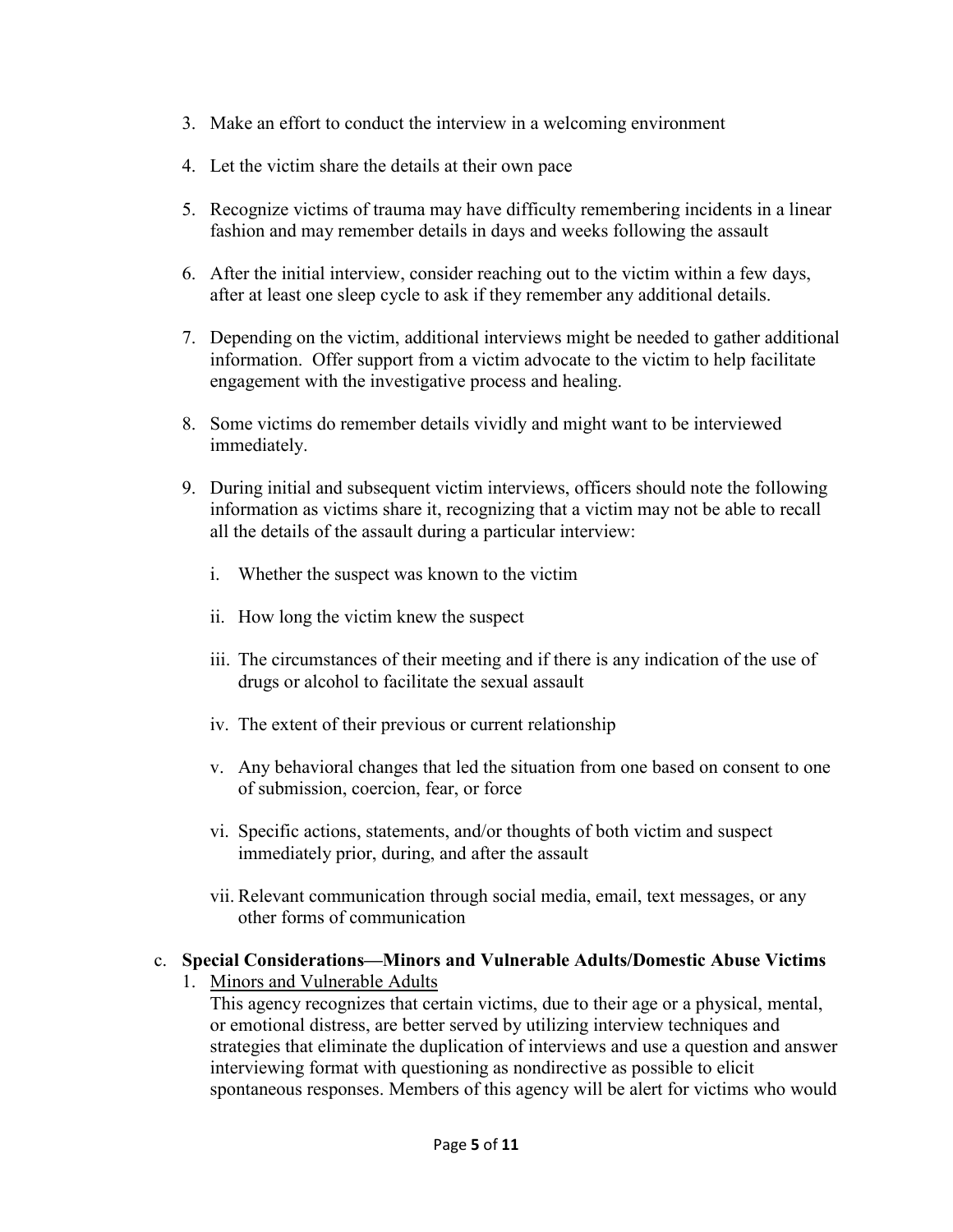be best served by the use of these specialized interview techniques. Officers, in making this determination, should consider the victim's age, level of maturity, communication skills, intellectual capacity, emotional state, and any other observable factors that would indicate specialized interview techniques would be appropriate for a particular victim. When an officer determines that a victim requires the use of these specialized interview techniques, the officer should follow the guidance below.

- i. Officers responding to reports of sexual assaults involving these sensitive population groups shall limit their actions to the following:
	- a. Ensuring the safety of the victim;
	- b. Ensuring the scene is safe;
	- c. Safeguarding evidence where appropriate;
	- d. Collecting any information necessary to identify the suspect; and
	- e. Addressing the immediate medical needs of individuals at the scene
- ii. Initial responding officers should not attempt to interview the victim in these situations, but should instead attempt to obtain basic information and facts about the situation, including the jurisdiction where the incident occurred and that a crime most likely occurred. Officers should seek to obtain this information from parents, caregivers, the reporting party, or other adult witnesses, unless those individuals are believed to be the perpetrators.
- iii. Officers responding to victims with special considerations must comply with the mandated reporting requirements of Minnesota Statute 626.556 and 626.557, as applicable. Officers investigating cases involving victims with special considerations should coordinate these investigations with the appropriate local human services agency where required. Any victim or witness interviews conducted with individuals having special considerations must be audio and video recorded whenever possible. All other interviews must be audio recorded whenever possible.

Not all sexual assaults of minor victims require a mandatory report to social services. This policy recognizes that in certain cases, notifying and/or the involvement of a parent/guardian can cause harm to the minor and/or impede the investigation. Officers responding to the sexual assault of a minor victim that does not trigger a mandated report under Minn. Stat. 626.556 should assess for the impact on the victim and the investigation if parents/guardians were notified before making a decision to involve them.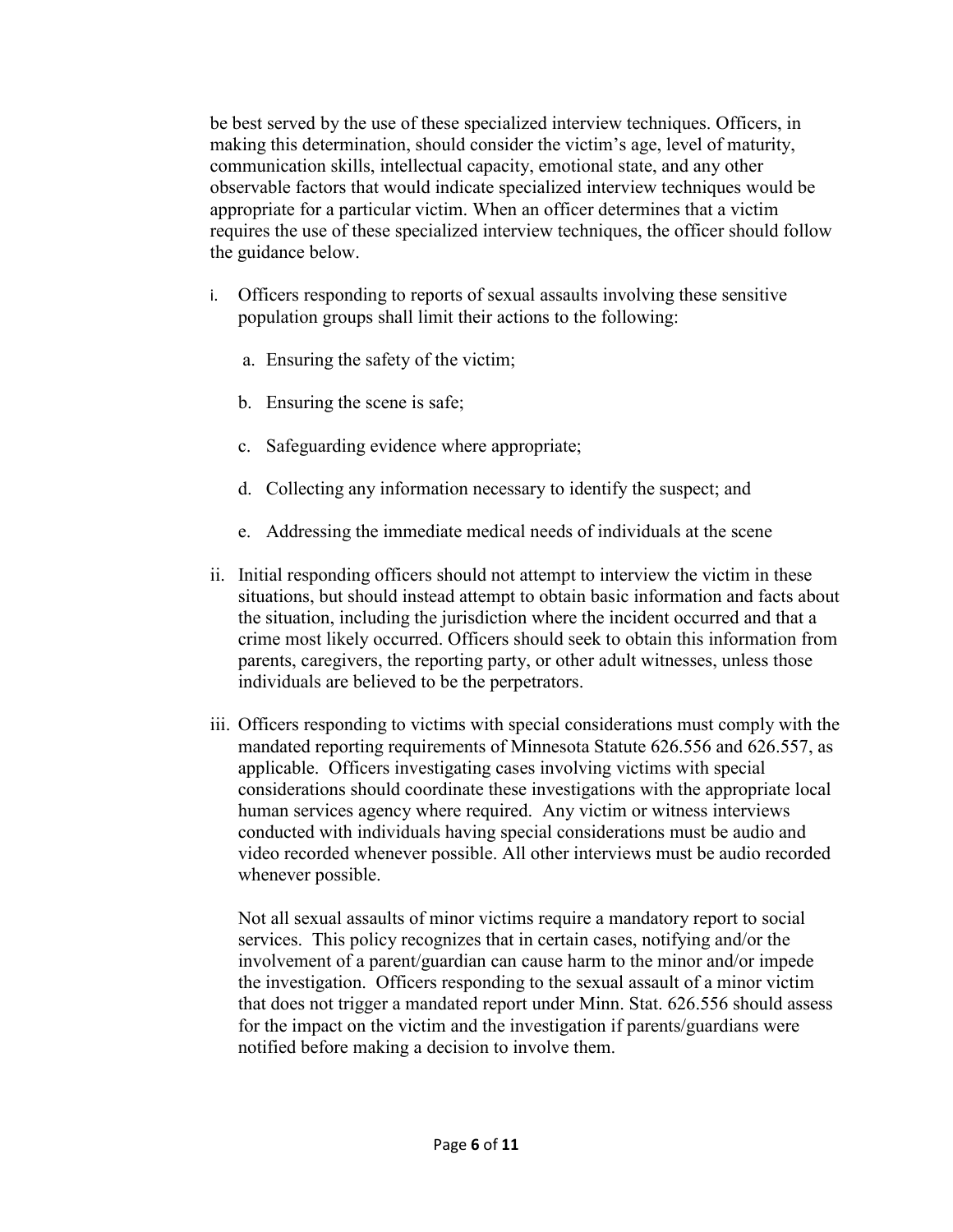- iv. Officers should obtain necessary contact information for the victim's caregiver, guardian or parents and where the victim may be located at a later time. Officers should advise the victim and/or any accompanying adult(s), guardians or caregivers that an investigating officer will follow up with information on a forensic interview.
- v. The officer should advise the victim's caregiver, guardian or parent that if the victim starts to talk about the incident they should listen to them but not question them as this may influence any future statements.
- 2. Victims of Domestic Abuse

Officers responding to a report of sexual assault committed against a family and household member must also follow the requirements and guidelines in this agency's domestic abuse policy and protocol, in addition to the guidelines in this policy.

## e**. Protecting Victim Rights**

- 1. Confidentiality: Trained officers should explain to victims the limitations of confidentiality in a criminal investigation and that the victim's identifying information is not accessible to the public, as specified in Minn. Stat. section 13.82, subd. 17(b)
- 2. Crime Victim Rights: Officers must provide the following information to the victim:
	- i. Crime victim rights and resource information required to be provided to all victims as specified by Minn. Stat. section 611A.02, subd. 2(b)
	- ii. If the suspect is a family or household member to the victim, crime victim rights and resource information required to be provided to domestic abuse victims, as specified by Minn. Stat. section 629.341, subd. 3.
	- iii. The victim's right to be informed of the status of a sexual assault examination kit upon request as provided for under Minn. Stat. section 611A.27, subd. 1.
	- iv. Pursuant to Minn. Stat. 611A.26, subd. 1, no law enforcement agency or prosecutor shall require that a complainant of a criminal sexual conduct or sex trafficking offense submit to a polygraph examination as part of or a condition to proceeding with the investigation, charging or prosecution of such offense.
- 3. Other information: Officers should provide to the victim the agency's crime report/ICR number, and contact information for the reporting officer and/or investigator or person handling the follow-up.
- 4. Language access: All officers shall follow agency policy regarding limited English proficiency.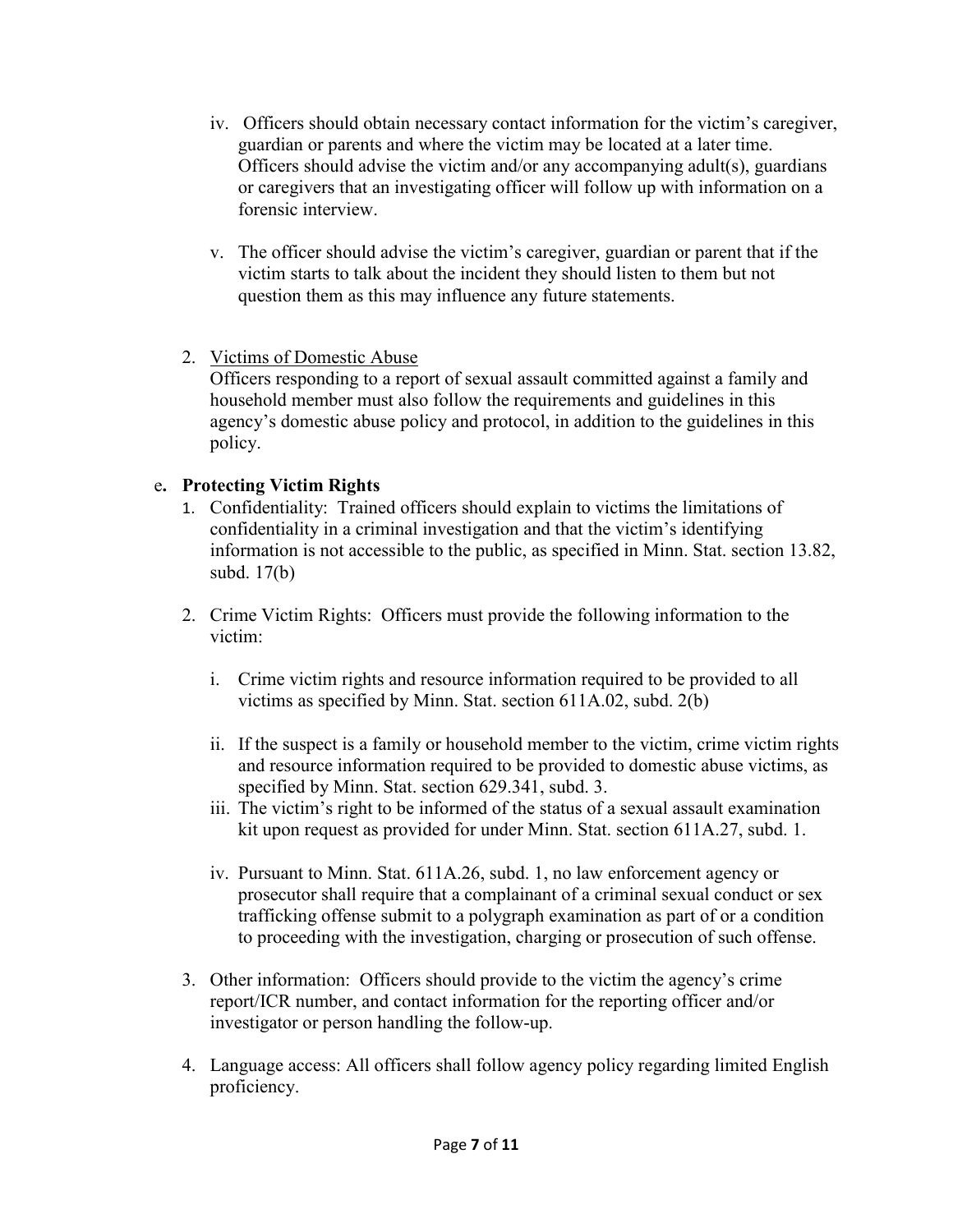## f**. Evidence Collection**

1. Considerations for Evidence Collection

Officers shall follow this agency's policy on crime scene response. In addition, officers may do the following:

- i. Collect evidence regarding the environment in which the assault took place, including indications of isolation and soundproofing. The agency should consider utilizing their agency's investigative expertise in obtaining or processing the scene where the assault took place. This should be in accordance with any/all other policies and procedures relating to evidence collections.
- ii. Document any evidence of threats or any communications made by the suspect, or made on behalf of the suspect, to include those made to individuals other than the victim.
- iii. In situations where it is suspected that drugs or alcohol may have facilitated the assault, officers should assess the scene for evidence such as drinking glasses, alcohol bottles or cans, or other related items.
- iv. If the victim has declined or a medical forensic exam will not be conducted, the officer should obtain victim consent and attempt to take photographs of visible physical injuries, including any healing or old injuries. The victim should be given directions about how to document any bruising or injury that becomes evidence later after these photographs are taken.

# g**. Sexual Assault Medical Forensic Examinations**

- 1. Prior to the sexual assault medical forensic examination, the investigating officer should do the following:
	- i. Ensure the victim understands the purpose of the sexual assault medical forensic exam and its importance to both their general health and wellness and to the investigation. Offer assurance to the victim that they will not incur any out-ofpocket expenses for forensic medical exams and provide information about evidence collection, storage, and preservation in sexual assault cases.
	- ii. Provide the victim with general information about the procedure, and encourage them to seek further detail and guidance from the forensic examiner, health care professional, or a victim advocate. Officers and investigators cannot deny a victim the opportunity to have an exam.
	- iii. Officers should be aware and if necessary, relay to victims who do not want to undergo an exam that there might be additional treatments or medications they are entitled to even if they do not want to have an exam done or have evidence collected. Victims can seek that information from a health care provider or a victim advocate. If possible, transport or arrange transportation for the victim to the designated medical facility.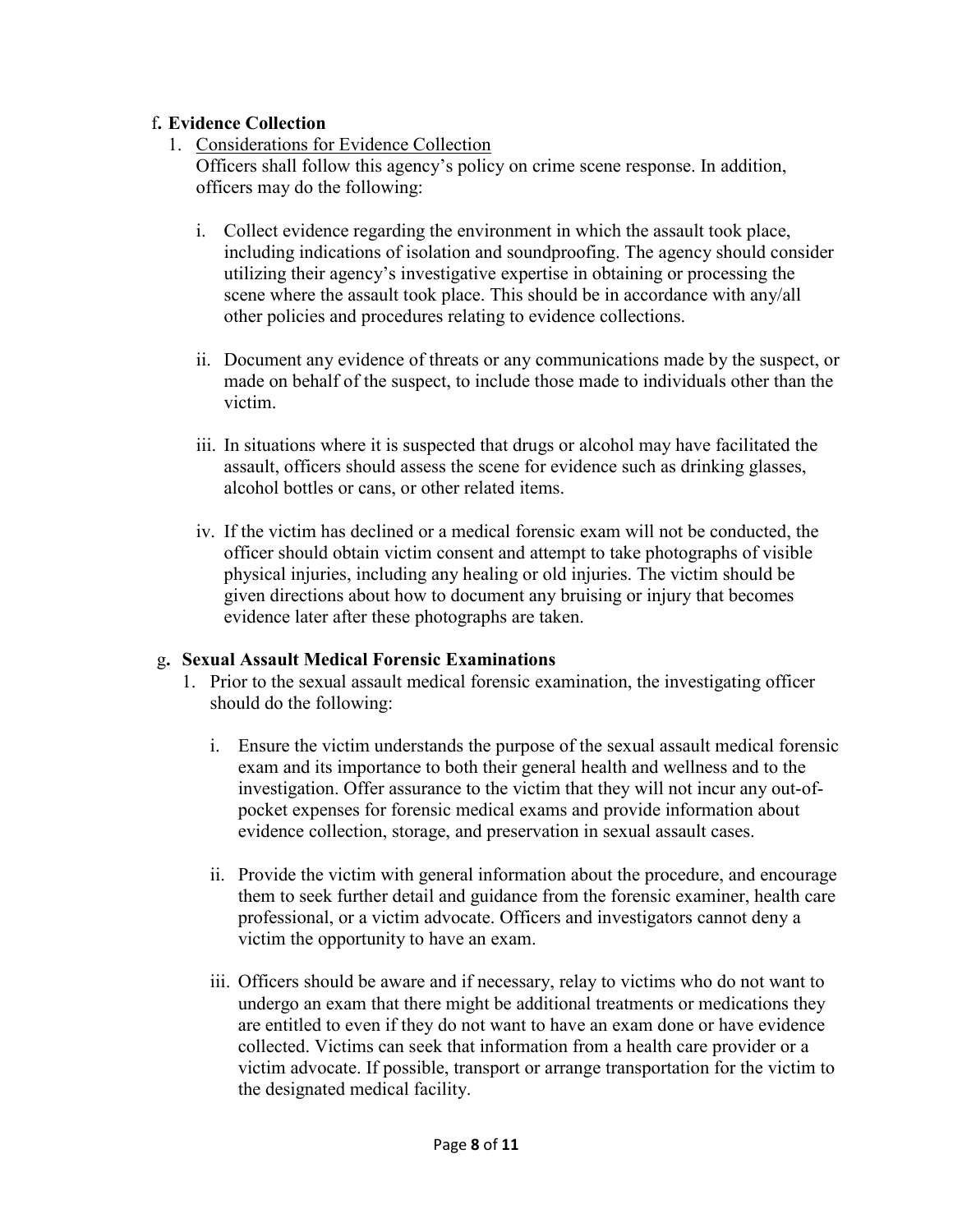- iv. Ask the victim for a signed release for access to medical records from the exam.
	- a. Officers should not be present during any part of the exam, including during the medical history.
	- b. Following the exam, evidence collected during the exam shall be handled according to the requirements of agency policy and Minnesota Statute 299C.106. Unrestricted sexual assault examination kits must be sent to the BCA within 60 days of receipt, unless the kit results are deemed not to add evidentiary value to the case. A notation must be made in the narrative report, after consultation with the county attorney's office, stating the reason the kit was not sent for testing. Restricted sexual assault examination kits shall not be submitted for testing.

### h**. Contacting and Interviewing Suspects**

Prior to contacting the suspect, officers should consider the following:

- 1. Conduct a background and criminal history check specifically looking for accusations, criminal charges, and convictions for interconnected crimes, especially crimes involving violence.
- 2. Consider conducting a pretext or confrontational call or messaging depending on jurisdictional statutes. Involvement of a victim should be based on strong consideration of the victim's emotional and physical state. A victim advocate should be present (when practical) to offer support.
- 3. When possible, an attempt would be made to interview the suspect in person.
- 4. In situations where suspects do not deny that a sexual act occurred, but rather assert that it was with the consent of the victim, officers should do the following:
	- i. Collect evidence of past communication, including but not limited to all relevant interaction (including social media) between the suspect and victim.
	- ii. Identify events that transpired prior to, during, and after the assault in an effort to locate additional witnesses and physical locations that might lead to additional evidence.
- 5. For sexual assaults involving strangers, officers should focus investigative efforts on the collection of video, DNA, and other trace evidence used for analysis to identify the perpetrator.
- i**. Forensic Examination and/or the Collection of Evidence from the Suspect**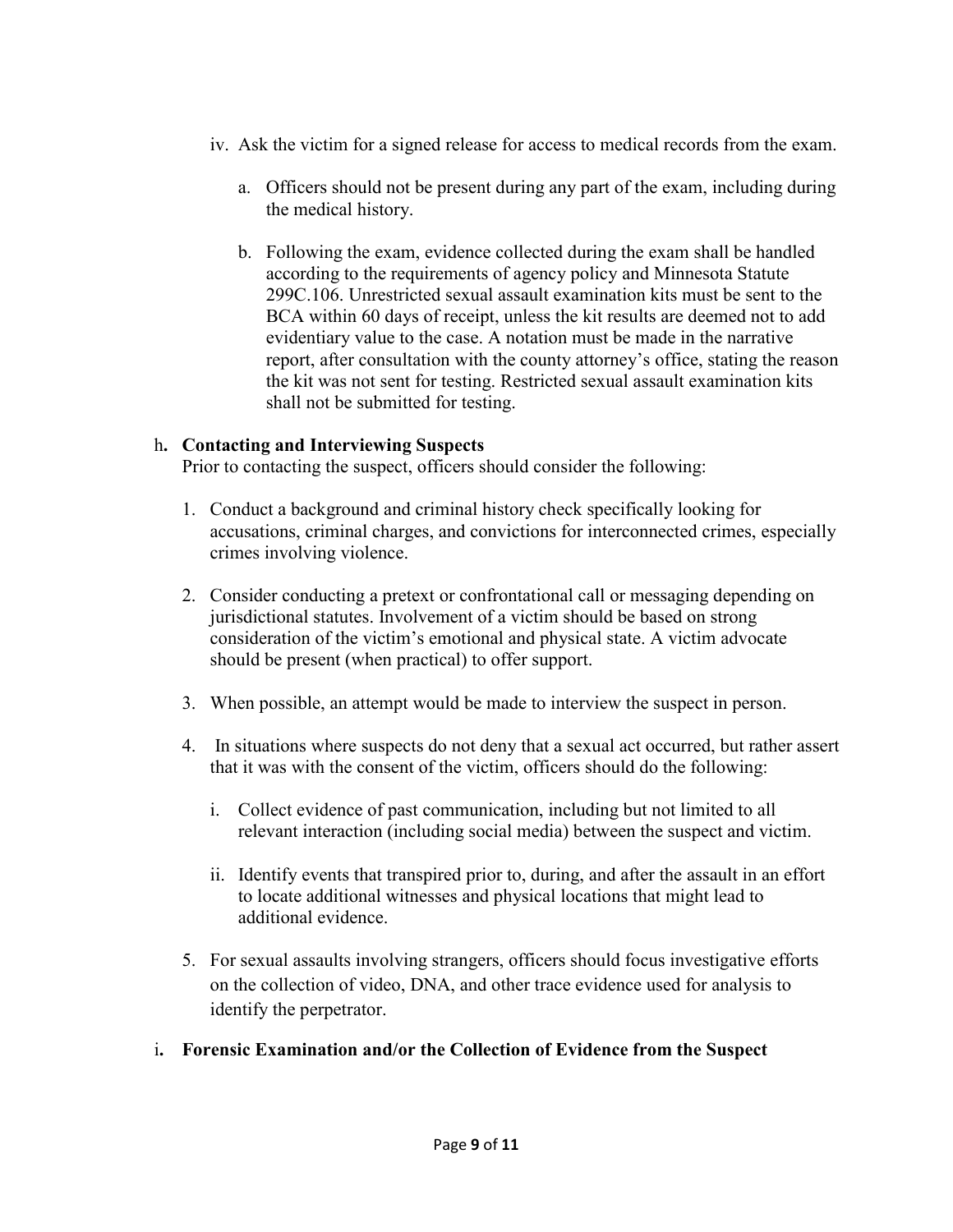Note: A suspect's forensic examination and/or the collection of evidence from a suspect may be done by either an investigating officer/investigator, Forensic Medical Examiner, or the agency/county crime lab personnel.

- 1. Prior to or immediately after the preliminary suspect interview, photograph any injuries.
- 2. Determine whether a sexual assault medical forensic examination should be conducted.
- 3. Ask for the suspect's consent to collect evidence from their body and clothing. However, officers/investigators should consider obtaining a search warrant, with specific details about what evidence will be collected, and should be prepared in advance to eliminate the opportunity for the suspect to destroy or alter evidence if consent is denied.
- 4. During the suspect's sexual assault medical forensic examination, the investigator, evidence technician, or forensic examiner should do the following:
	- i. Strongly consider penile swabbing, pubic hair combings, and collection of other potential DNA evidence;
	- ii. Collect biological and trace evidence from the suspect's body;
	- iii. Document information about the suspect's clothing, appearance, scars, tattoos, piercings, and other identifiable marks;
	- iv. Seize all clothing worn by the suspect during the assault, particularly any clothing touching the genital area;
	- v. Document the suspect's relevant medical condition and injuries.

# j**. Role of the Supervisor**

Supervisors may do the following:

- 1. Assist officers investigating incidents of sexual assault when possible or if requested by an officer.
- 2. Provide guidance and direction as needed.
- 3. Consult with the on-call detective to cooperatively asses the case and determine the need for additional resources.
- 4. Review sexual assault reports ensuring that necessary steps were taken during initial response and investigations.

### k**. Case Review/Case Summary**

A supervisor should ensure cases are reviewed on an on-going basis. The review process should include an analysis of: